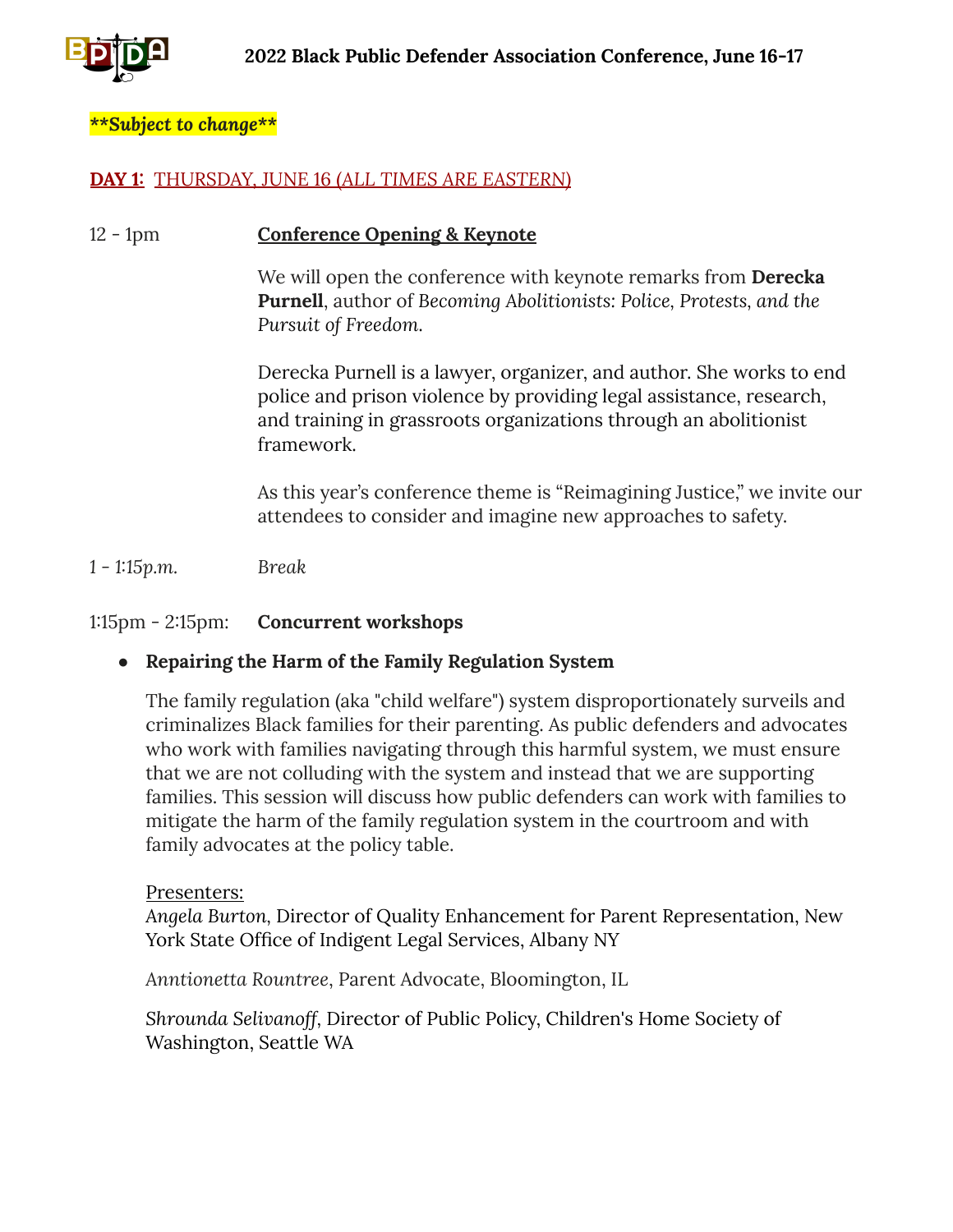

### ● **Social Media for Black Public Defenders**

Every public defender with a Twitter account has the ability to help shift and change perceptions about the criminal legal system. This session will take a deep dive into the ways in which social media has been used to drive systems change. Attendees will leave with practical tips on ways to use communications and social media to elevate the voice and work of Black public defenders.

### Presenters:

*Rabiah Burks*, Vice President of Communications & Team Building, National Legal Aid & Defender Association, Washington D.C.

*Alexis Mitchell*, Senior Social Media & Community Manager, FAMM Foundation, Washington D.C.

*Janicia Moore*, Director of Communications, Black Public Defender Association, Washington D.C.

## **● The Jury Box, Batson and Black Liberation**

This panel will discuss the importance of Jury Service, Batson and Nullification as a tool for Black Liberation.

#### Presenters:

*Will Snowden*, Founder, The Juror Project, New Orleans LA

*Porsha-Shaf'on Venable*, Supervising Attorney, The Bronx Defenders, Bronx NY

*Brendon Woods*, Chief, Alameda County Public Defenders, Oakland CA

- *2:15 - 2:30pm Break*
- 2:30 4:00pm **Training Workshop:**

### **Re-imagining Resistance and Freedom Fighting in Defense of Black People**

This workshop is designed to assist attendees in re-imagining radical approaches towards racial justice, systemic change, and healing. Using an African-centered organizational approach, attendees will gain tools for preventing, identifying and addressing secondary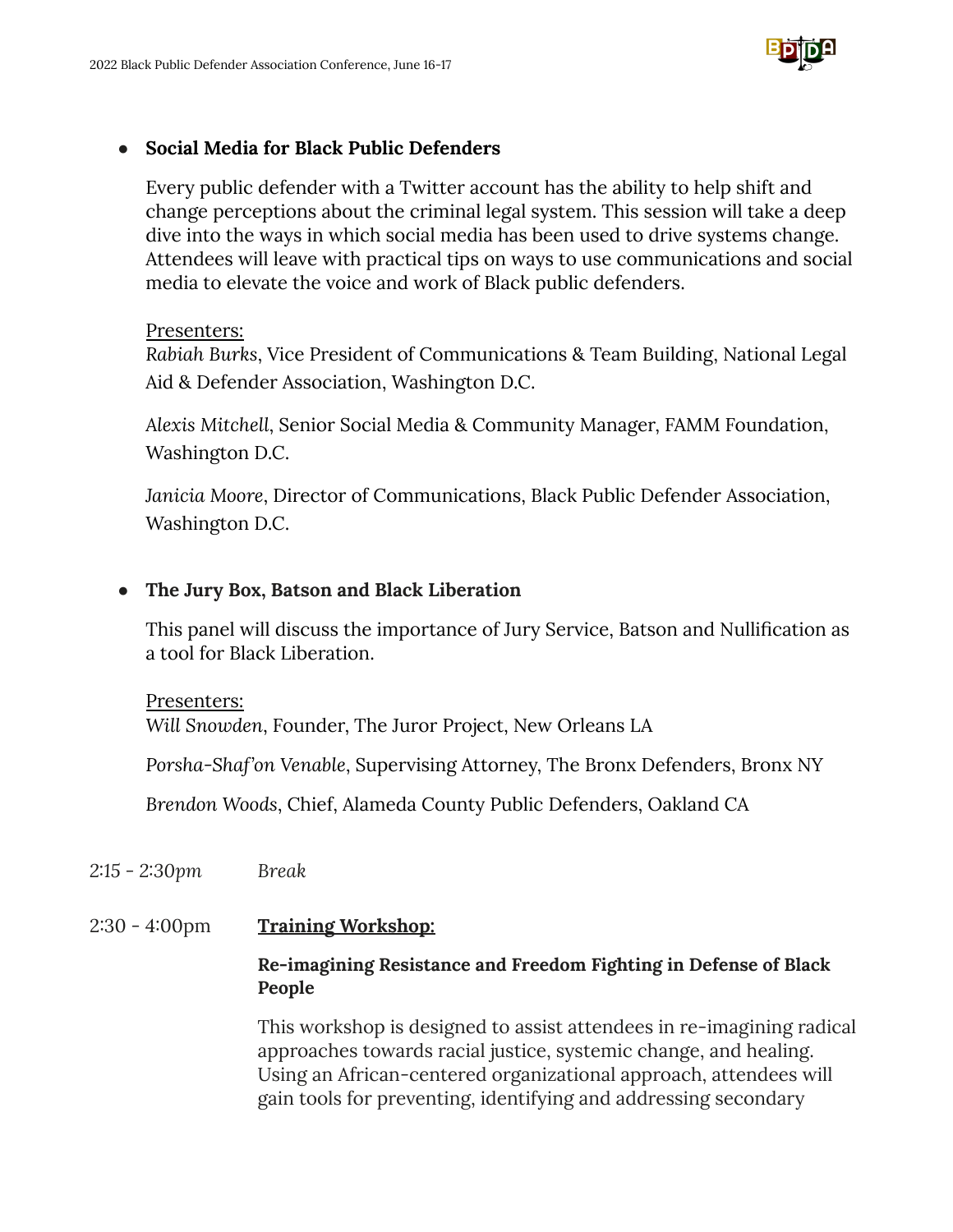

trauma and Public Defender Fatigue at the individual and organizational levels.

#### Presenter:

*Dr. Ifetayo Ojelade*, Executive Director, A Healing Paradigm Wellness Center, Atlanta GA

## **DAY 2:** FRIDAY, JUNE 17 (*ALL TIMES ARE EASTERN)*

### 12 - 1:15pm **Training Workshop:**

### **Complexities of Violence: Exploring Alternative Responses to Harm**

Across the country, we see renewed calls for carceral policies that propose police and prisons as solutions to violence and harm. But as public defenders, we know that violence is complex and mass incarceration does not deliver safety. This panel of public defenders, community and policy advocates will engage in a conversation about alternative responses to harm.

#### Moderator:

*Chiquisha Robinson*, Director of Social Policy & Advocacy, BPDA, Washington D.C.

#### Panelists:

*Olayemi Olurin,* Public Defender & Political Commentator, NYC

*Premal Dharia,* Executive Director, Institute to End Mass Incarceration, Washington, D.C.

*Qiana Johnson*, Co-Conductor, Harriet's Wildest Dreams, Washington D.C.

*W. Devin Franklin,* Movement Policy Counsel, Southern Center for Human Rights, Atlanta GA

*1:15- 1:30p.m. Break*

#### 1:30pm - 2:30pm: **Concurrent workshops**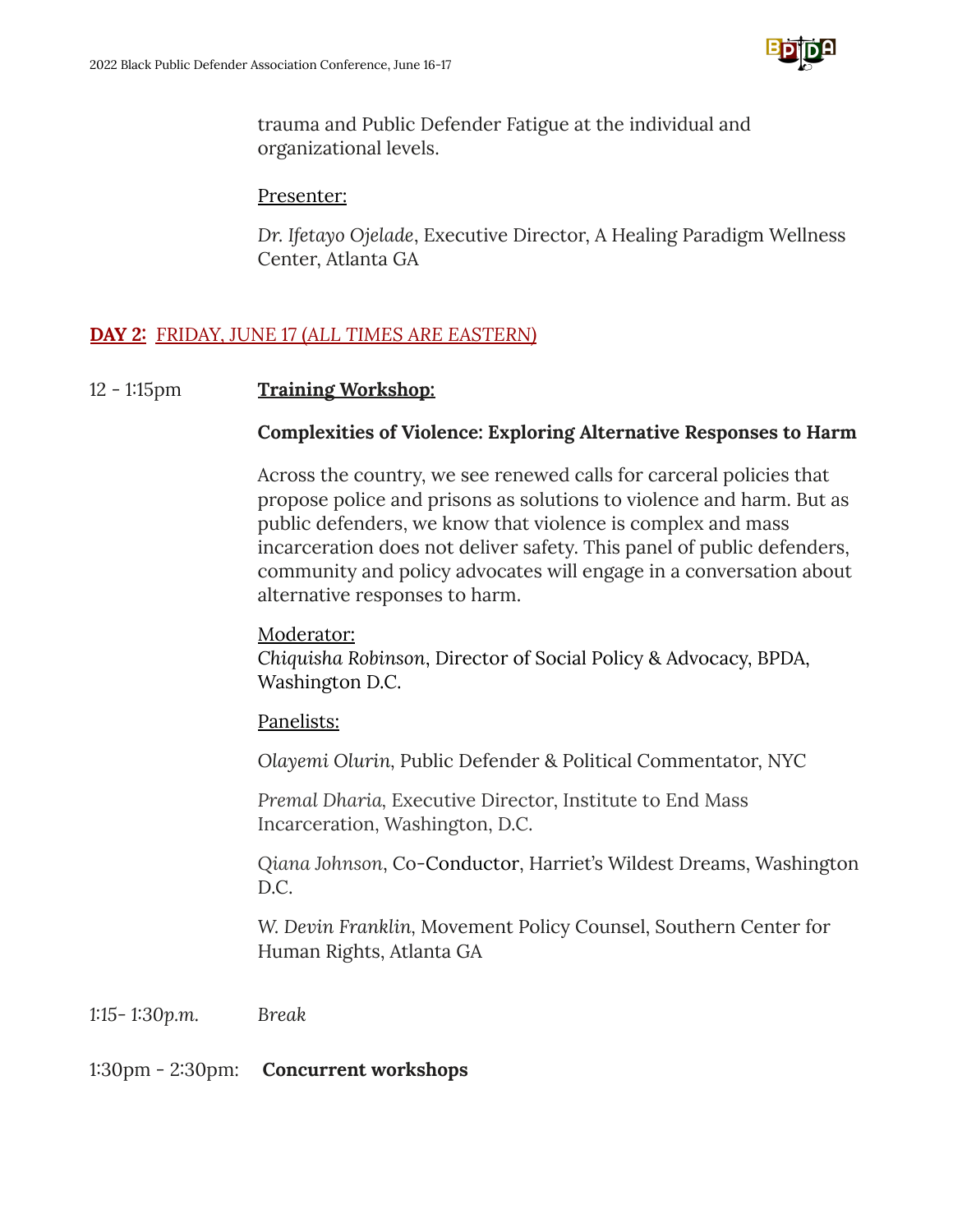

### **● Lawyering Outside of the Courtroom: The Power of Community**

In 2020, Alaina Bloodworth, then a public defender, partnered with Eugene Collins of the Baton Rouge NAACP to demand the dismissal of over 640 criminal cases that were tied to corrupt police practices. Using their successful advocacy as a case study, Alaina and Eugene will discuss how public defenders can partner with the community to drive systemic change. The workshop will examine public defenders' role in social movements and the impact of movement lawyering. We will discuss and identify tools to help public defenders find balance and stay focused while addressing issues inside and outside the courtroom. We also will analyze approaches to building trust with the community and providing the expertise needed.

### Presenters:

*Alaina Bloodworth*, Deputy Director, Black Public Defender Association, Baton Rouge LA

*Eugene Collins,* President, NAACP Baton Rouge Branch, Baton Rouge LA

# **● Holding Police Accountable by Expediting the Review of Video Evidence**

Eighty percent of criminal cases involve some form of video evidence, and increased volumes of body camera footage, interrogation videos, and jail calls are fundamentally transforming modern public defense practice. JusticeText is an evidence management tool specifically designed to strengthen the ability of indigent defense providers to extract relevant insights from hours of audio and video data by using machine learning. In this workshop, JusticeText co-founder Devshi Mehrotra will be joined by partner agencies to discuss the impact of video evidence on public defenders and the ways in which technology is being leveraged to improve case outcomes in public defender agencies nationwide.

#### *Presenters:*

*Maryam Adamu*, Attorney-Criminal Defense, Still She Rises, Tulsa OK

*Jordan Gayle*, Investigator, Still She Rises, Tulsa OK

*Devshi Mehrotra,* CEO & Co-Founder, JusticeText, Irvine CA

*LaNitria Turner*, Investigation Practice Leader, Still She Rises, Tulsa OK